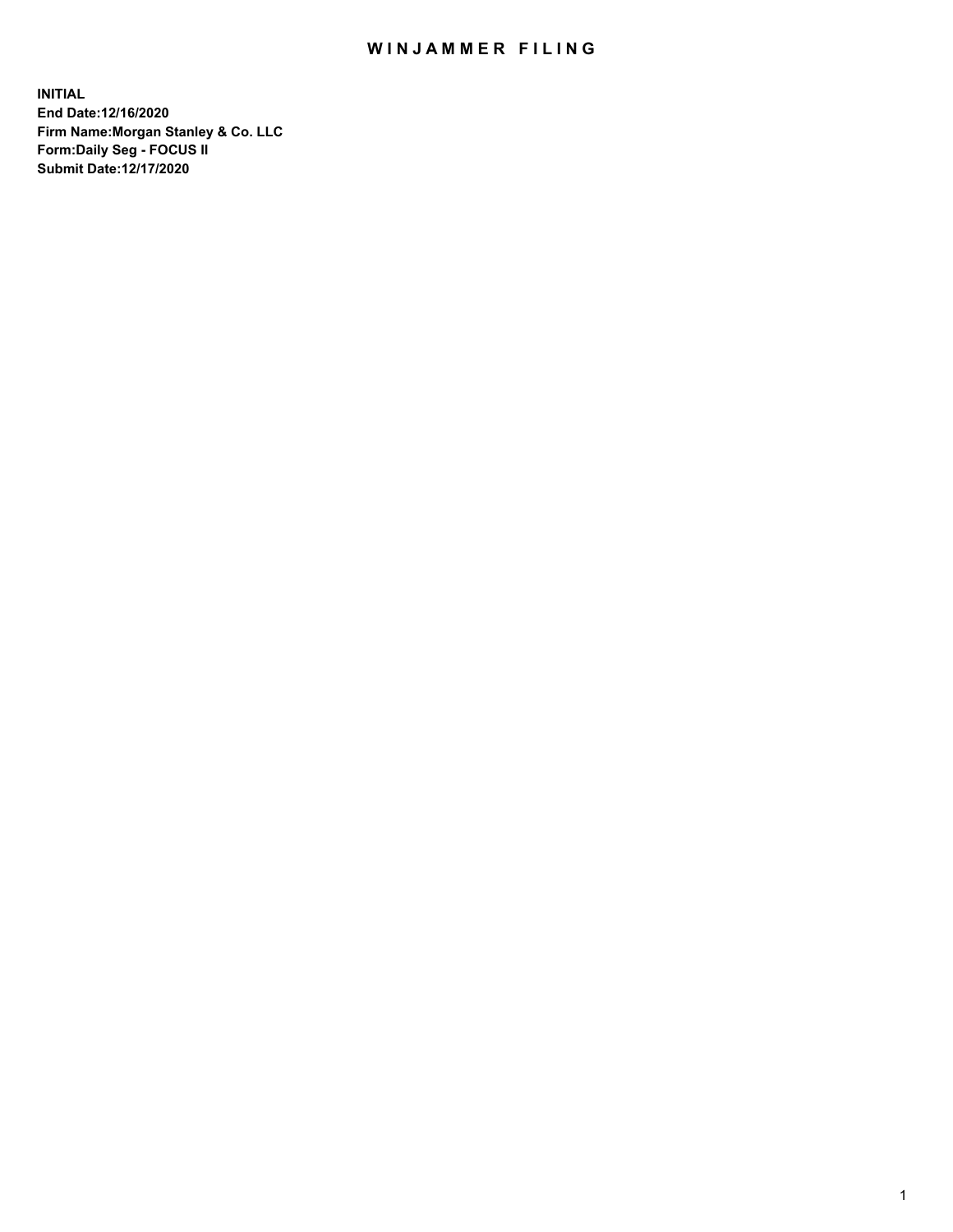**INITIAL End Date:12/16/2020 Firm Name:Morgan Stanley & Co. LLC Form:Daily Seg - FOCUS II Submit Date:12/17/2020 Daily Segregation - Cover Page**

| Name of Company                                                                                                                                                                                                                                                                                                                | Morgan Stanley & Co. LLC                               |
|--------------------------------------------------------------------------------------------------------------------------------------------------------------------------------------------------------------------------------------------------------------------------------------------------------------------------------|--------------------------------------------------------|
| <b>Contact Name</b>                                                                                                                                                                                                                                                                                                            | <b>Ikram Shah</b>                                      |
| <b>Contact Phone Number</b>                                                                                                                                                                                                                                                                                                    | 212-276-0963                                           |
| <b>Contact Email Address</b>                                                                                                                                                                                                                                                                                                   | Ikram.shah@morganstanley.com                           |
| FCM's Customer Segregated Funds Residual Interest Target (choose one):<br>a. Minimum dollar amount: ; or<br>b. Minimum percentage of customer segregated funds required:% ; or<br>c. Dollar amount range between: and; or<br>d. Percentage range of customer segregated funds required between: % and %.                       | 235,000,000<br><u>0</u><br>00<br>0 <sub>0</sub>        |
| FCM's Customer Secured Amount Funds Residual Interest Target (choose one):<br>a. Minimum dollar amount: ; or<br>b. Minimum percentage of customer secured funds required:%; or<br>c. Dollar amount range between: and; or<br>d. Percentage range of customer secured funds required between:% and%.                            | 140,000,000<br><u>0</u><br><u>00</u><br>0 <sub>0</sub> |
| FCM's Cleared Swaps Customer Collateral Residual Interest Target (choose one):<br>a. Minimum dollar amount: ; or<br>b. Minimum percentage of cleared swaps customer collateral required:% ; or<br>c. Dollar amount range between: and; or<br>d. Percentage range of cleared swaps customer collateral required between:% and%. | 92,000,000<br><u>0</u><br><u>00</u><br>0 <sub>0</sub>  |

Attach supporting documents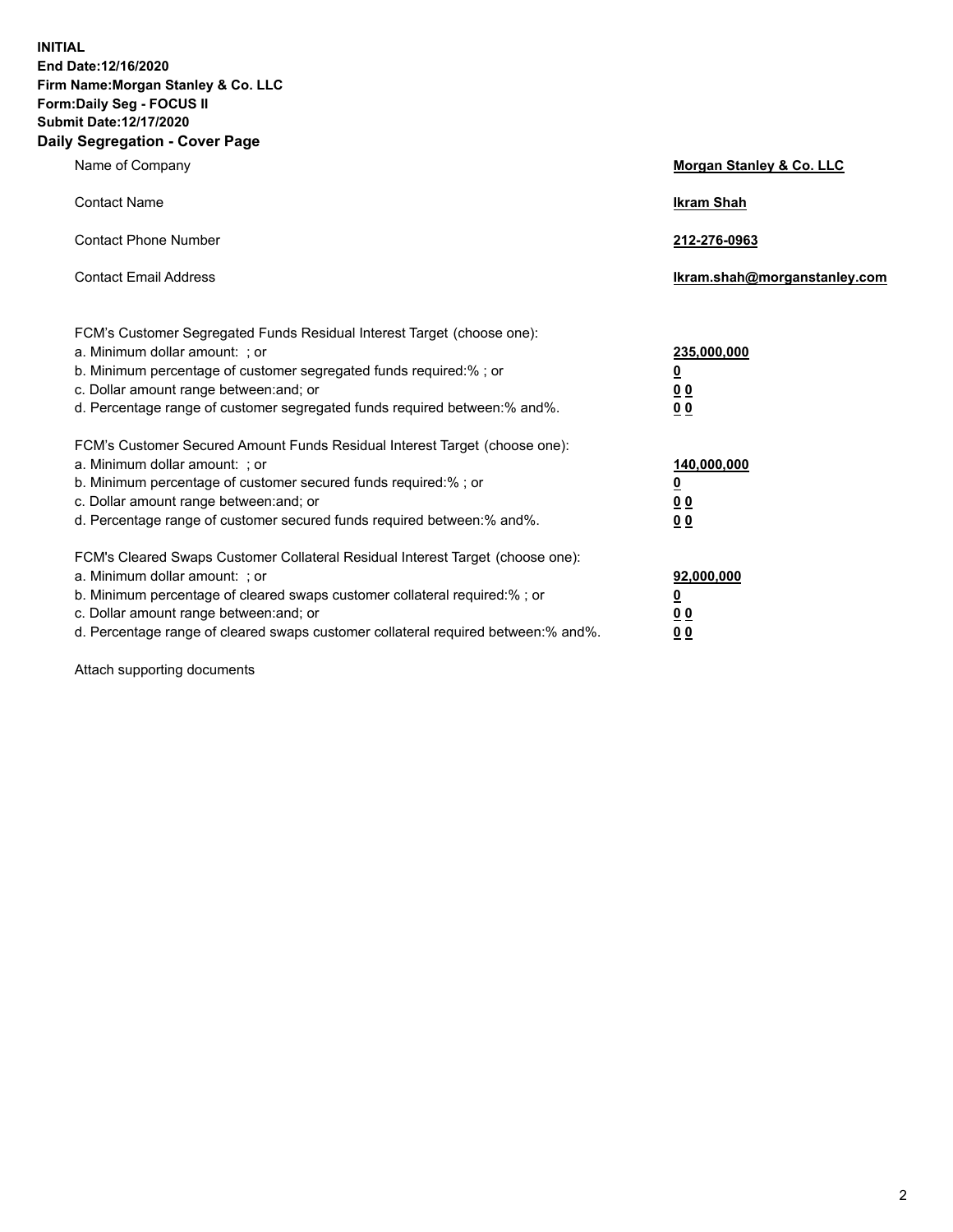## **INITIAL End Date:12/16/2020 Firm Name:Morgan Stanley & Co. LLC Form:Daily Seg - FOCUS II Submit Date:12/17/2020**

## **Daily Segregation - Secured Amounts**

|    | Foreign Futures and Foreign Options Secured Amounts                                                        |                                         |
|----|------------------------------------------------------------------------------------------------------------|-----------------------------------------|
|    | Amount required to be set aside pursuant to law, rule or regulation of a foreign                           | $0$ [7305]                              |
|    | government or a rule of a self-regulatory organization authorized thereunder                               |                                         |
| 1. | Net ledger balance - Foreign Futures and Foreign Option Trading - All Customers                            |                                         |
|    | A. Cash                                                                                                    | 4,722,276,641 [7315]                    |
|    | B. Securities (at market)                                                                                  | 2,543,178,352 [7317]                    |
| 2. | Net unrealized profit (loss) in open futures contracts traded on a foreign board of trade                  | 541,106,992 [7325]                      |
| 3. | Exchange traded options                                                                                    |                                         |
|    | a. Market value of open option contracts purchased on a foreign board of trade                             | 23,526,707 [7335]                       |
|    | b. Market value of open contracts granted (sold) on a foreign board of trade                               | -25,772,560 [7337]                      |
| 4. | Net equity (deficit) (add lines 1. 2. and 3.)                                                              | 7,804,316,132 [7345]                    |
| 5. | Account liquidating to a deficit and account with a debit balances - gross amount                          | 29,940,295 [7351]                       |
|    | Less: amount offset by customer owned securities                                                           | -29,656,777 [7352] 283,518 [7354]       |
| 6. | Amount required to be set aside as the secured amount - Net Liquidating Equity                             | 7,804,599,650 [7355]                    |
|    | Method (add lines 4 and 5)                                                                                 |                                         |
| 7. | Greater of amount required to be set aside pursuant to foreign jurisdiction (above) or line                | 7,804,599,650 [7360]                    |
|    | 6.                                                                                                         |                                         |
|    | FUNDS DEPOSITED IN SEPARATE REGULATION 30.7 ACCOUNTS                                                       |                                         |
| 1. | Cash in banks                                                                                              |                                         |
|    | A. Banks located in the United States                                                                      | 696,115,317 [7500]                      |
|    | B. Other banks qualified under Regulation 30.7                                                             | 632,289,867 [7520] 1,328,405,184        |
|    |                                                                                                            | [7530]                                  |
| 2. | <b>Securities</b>                                                                                          |                                         |
|    | A. In safekeeping with banks located in the United States                                                  | 345,505,351 [7540]                      |
|    | B. In safekeeping with other banks qualified under Regulation 30.7                                         | 23,342,323 [7560] 368,847,674<br>[7570] |
| 3. | Equities with registered futures commission merchants                                                      |                                         |
|    | A. Cash                                                                                                    | 22,040,545 [7580]                       |
|    | <b>B.</b> Securities                                                                                       | $0$ [7590]                              |
|    | C. Unrealized gain (loss) on open futures contracts                                                        | 643,553 [7600]                          |
|    | D. Value of long option contracts                                                                          | $0$ [7610]                              |
|    | E. Value of short option contracts                                                                         | 0 [7615] 22,684,098 [7620]              |
| 4. | Amounts held by clearing organizations of foreign boards of trade                                          |                                         |
|    | A. Cash                                                                                                    | $0$ [7640]                              |
|    | <b>B.</b> Securities                                                                                       | $0$ [7650]                              |
|    | C. Amount due to (from) clearing organization - daily variation                                            | $0$ [7660]                              |
|    | D. Value of long option contracts                                                                          | $0$ [7670]                              |
|    | E. Value of short option contracts                                                                         | 0 [7675] 0 [7680]                       |
| 5. | Amounts held by members of foreign boards of trade                                                         |                                         |
|    | A. Cash                                                                                                    |                                         |
|    | <b>B.</b> Securities                                                                                       | 3,589,108,928 [7700]                    |
|    | C. Unrealized gain (loss) on open futures contracts                                                        | 2,174,330,678 [7710]                    |
|    |                                                                                                            | 540,463,439 [7720]                      |
|    | D. Value of long option contracts                                                                          | 23,526,707 [7730]                       |
|    | E. Value of short option contracts                                                                         | -25,772,560 [7735] 6,301,657,192        |
|    |                                                                                                            | [7740]                                  |
| 6. | Amounts with other depositories designated by a foreign board of trade                                     | $0$ [7760]                              |
| 7. | Segregated funds on hand                                                                                   | $0$ [7765]                              |
| 8. | Total funds in separate section 30.7 accounts                                                              | 8,021,594,148 [7770]                    |
| 9. | Excess (deficiency) Set Aside for Secured Amount (subtract line 7 Secured Statement<br>Page 1 from Line 8) | 216,994,498 [7380]                      |

- 10. Management Target Amount for Excess funds in separate section 30.7 accounts **140,000,000** [7780]
- 11. Excess (deficiency) funds in separate 30.7 accounts over (under) Management Target **76,994,498** [7785]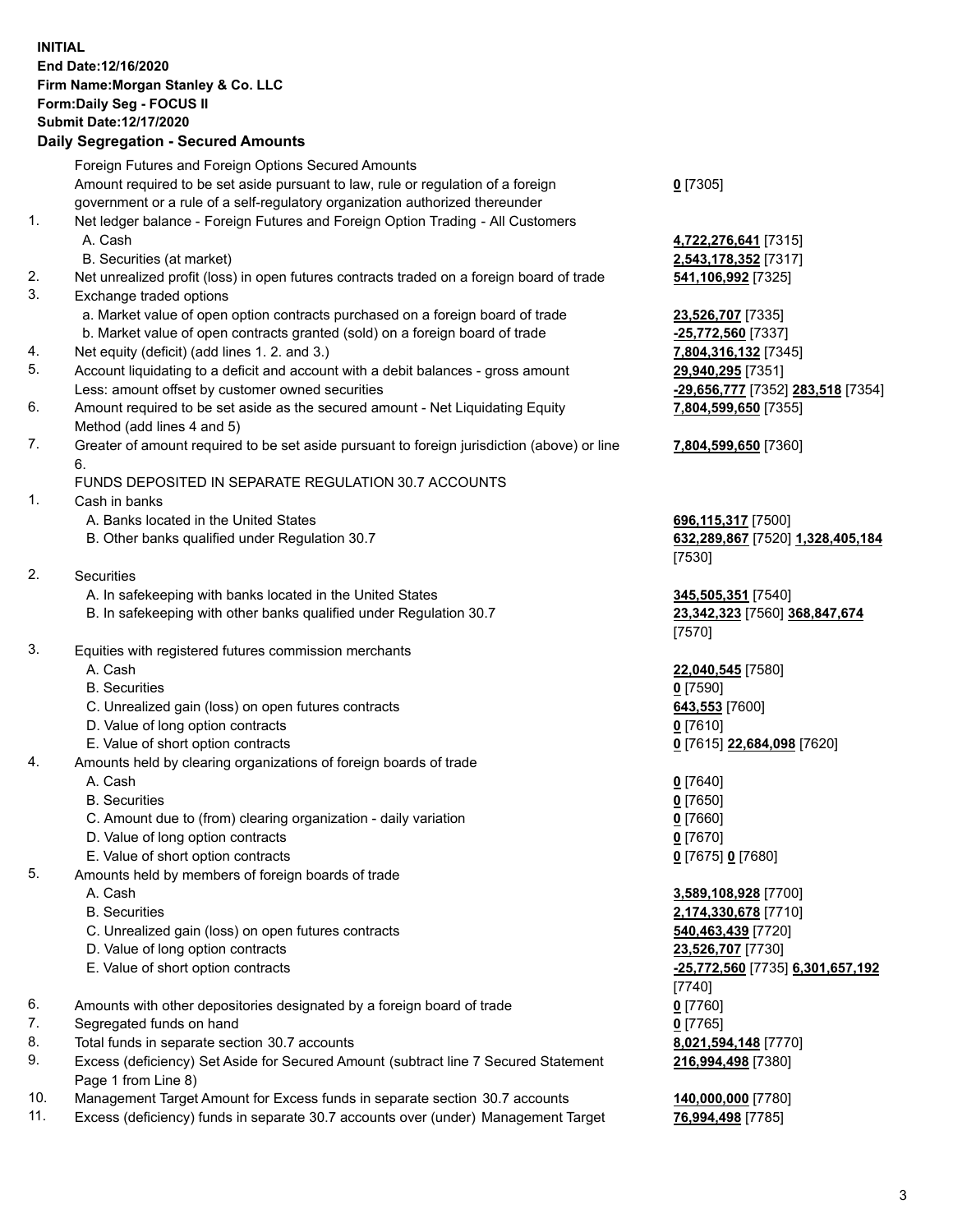**INITIAL End Date:12/16/2020 Firm Name:Morgan Stanley & Co. LLC Form:Daily Seg - FOCUS II Submit Date:12/17/2020 Daily Segregation - Segregation Statement** SEGREGATION REQUIREMENTS(Section 4d(2) of the CEAct) 1. Net ledger balance A. Cash **15,557,735,034** [7010] B. Securities (at market) **8,144,084,138** [7020] 2. Net unrealized profit (loss) in open futures contracts traded on a contract market **1,410,314,714** [7030] 3. Exchange traded options A. Add market value of open option contracts purchased on a contract market **456,139,582** [7032] B. Deduct market value of open option contracts granted (sold) on a contract market **-364,049,939** [7033] 4. Net equity (deficit) (add lines 1, 2 and 3) **25,204,223,529** [7040] 5. Accounts liquidating to a deficit and accounts with debit balances - gross amount **97,827,399** [7045] Less: amount offset by customer securities **-97,268,081** [7047] **559,318** [7050] 6. Amount required to be segregated (add lines 4 and 5) **25,204,782,847** [7060] FUNDS IN SEGREGATED ACCOUNTS 7. Deposited in segregated funds bank accounts A. Cash **4,230,903,329** [7070] B. Securities representing investments of customers' funds (at market) **0** [7080] C. Securities held for particular customers or option customers in lieu of cash (at market) **1,155,438,138** [7090] 8. Margins on deposit with derivatives clearing organizations of contract markets A. Cash **13,052,400,614** [7100] B. Securities representing investments of customers' funds (at market) **0** [7110] C. Securities held for particular customers or option customers in lieu of cash (at market) **6,988,646,000** [7120] 9. Net settlement from (to) derivatives clearing organizations of contract markets **64,483,216** [7130] 10. Exchange traded options A. Value of open long option contracts **456,139,582** [7132] B. Value of open short option contracts **-364,049,939** [7133] 11. Net equities with other FCMs A. Net liquidating equity **8,057,127** [7140] B. Securities representing investments of customers' funds (at market) **0** [7160] C. Securities held for particular customers or option customers in lieu of cash (at market) **0** [7170] 12. Segregated funds on hand **0** [7150] 13. Total amount in segregation (add lines 7 through 12) **25,592,018,067** [7180] 14. Excess (deficiency) funds in segregation (subtract line 6 from line 13) **387,235,220** [7190] 15. Management Target Amount for Excess funds in segregation **235,000,000** [7194] **152,235,220** [7198]

16. Excess (deficiency) funds in segregation over (under) Management Target Amount Excess